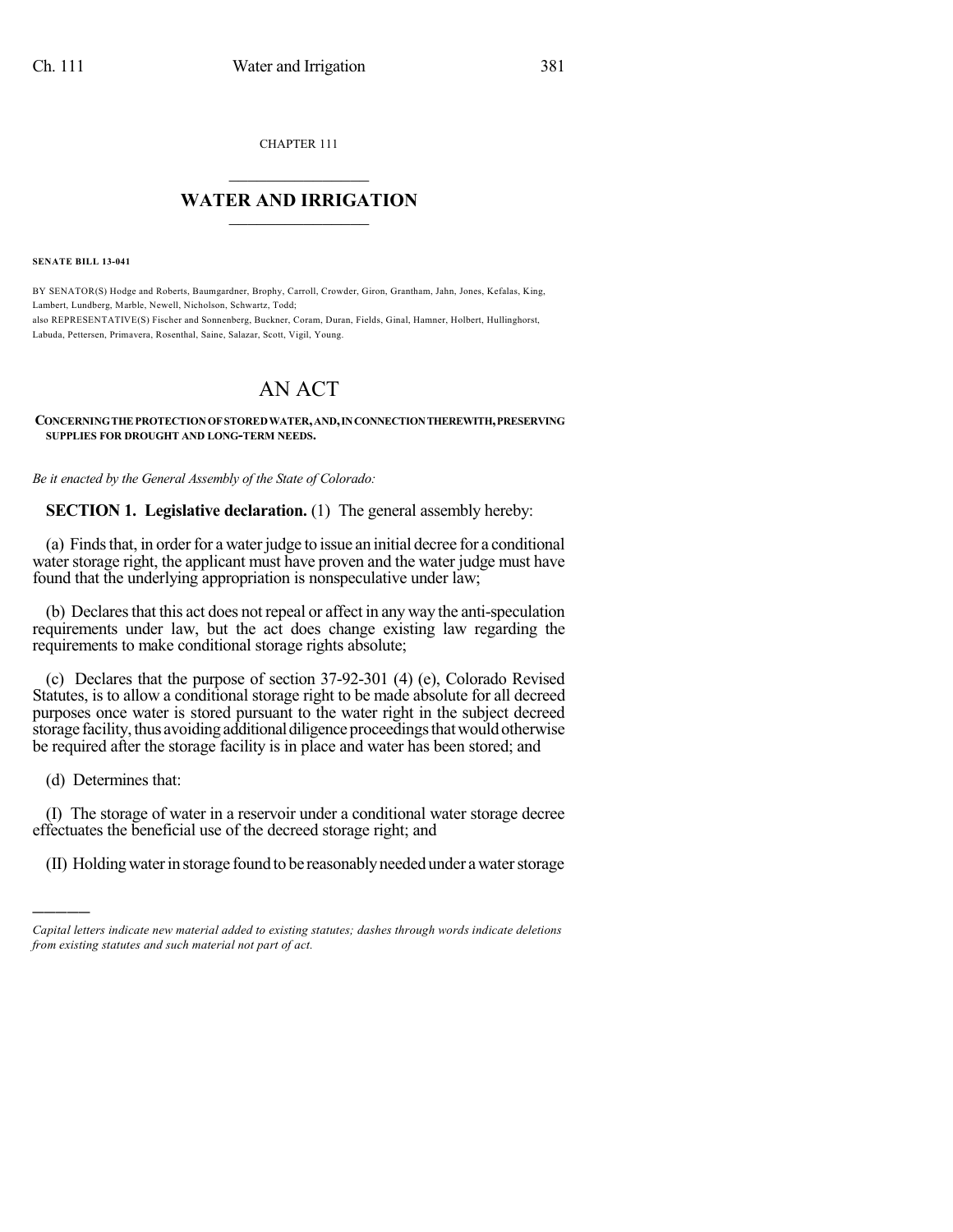decree from year to year for drought protection or to meet demonstrated future demands in accordance with a water storage decree is not speculative hoarding, but rather is part of prudent water management.

**SECTION 2.** In Colorado Revised Statutes, 37-92-103, **amend** (4) as follows:

**37-92-103. Definitions.** As used in this article, unless the context otherwise requires:

(4) "Beneficial use" is MEANS the use of that amount of water that is reasonable and appropriate under reasonably efficient practices to accomplish without waste the purpose for which the appropriation is lawfully made. and, Without limiting the generality of the foregoing PREVIOUS SENTENCE, "BENEFICIAL USE" includes:

(a) The impoundment of water for FIREFIGHTING OR STORAGE FOR ANY PURPOSE FOR WHICH AN APPROPRIATION IS LAWFULLY MADE, INCLUDING recreational, purposes, including fishery, or wildlife PURPOSES; and also includes

(b) The diversion of water by a county, municipality, city and county, water district, water and sanitation district, water conservation district, or water conservancy district for recreational in-channel diversion purposes; AND

(c) For the benefit and enjoyment of present and future generations, "beneficial use" shall also include the appropriation by the state of Colorado in the manner prescribed by law of such minimum flows between specific points or levels for and on natural streams and lakes as are required to preserve the natural environment to a reasonable degree.

**SECTION 3.** In Colorado Revised Statutes, 37-92-301, **amend** (5); and **add** (4) (d) and  $(4)$  (e) as follows:

**37-92-301. Administration and distribution of waters.** (4)(d) IN THE CASE OF A PROJECT OR INTEGRATED SYSTEM THAT CONTAINS MORE THAN ONE WATER STORAGE FEATURE, AN APPLICANT NEED NOT DEMONSTRATE THAT ALL EXISTING ABSOLUTE DECREED WATER RIGHTS THAT ARE PART OF THE PROJECT OR INTEGRATED SYSTEM HAVE BEEN UTILIZED TO THEIR FULL EXTENT IN ORDER TO MAKE ABSOLUTE, IN WHOLE OR IN PART, A CONDITIONAL WATER STORAGE RIGHT DECREED FOR A SEPARATE FEATURE OF THE PROJECT OR INTEGRATED SYSTEM.

(e) ADECREED CONDITIONAL WATER STORAGE RIGHT SHALL BE MADE ABSOLUTE FOR ALL DECREED PURPOSES TO THE EXTENT OFTHE VOLUME OF THE APPROPRIATION THAT HAS BEEN CAPTURED, POSSESSED, AND CONTROLLED AT THE DECREED STORAGE STRUCTURE.

(5) In all proceedings for a change of water right and for approval of reasonable diligence with respect to a conditional water right, it is appropriate for the referee and the courts to consider abandonment of all or any part of such water right or conditional water right; except that no conditional underground water right requiring the construction of a well shall be declared abandoned pursuant to this subsection (5) solely upon the ground that the permit issued for the construction of such well by the state engineer pursuant to section 37-90-137 (1) has expired. In